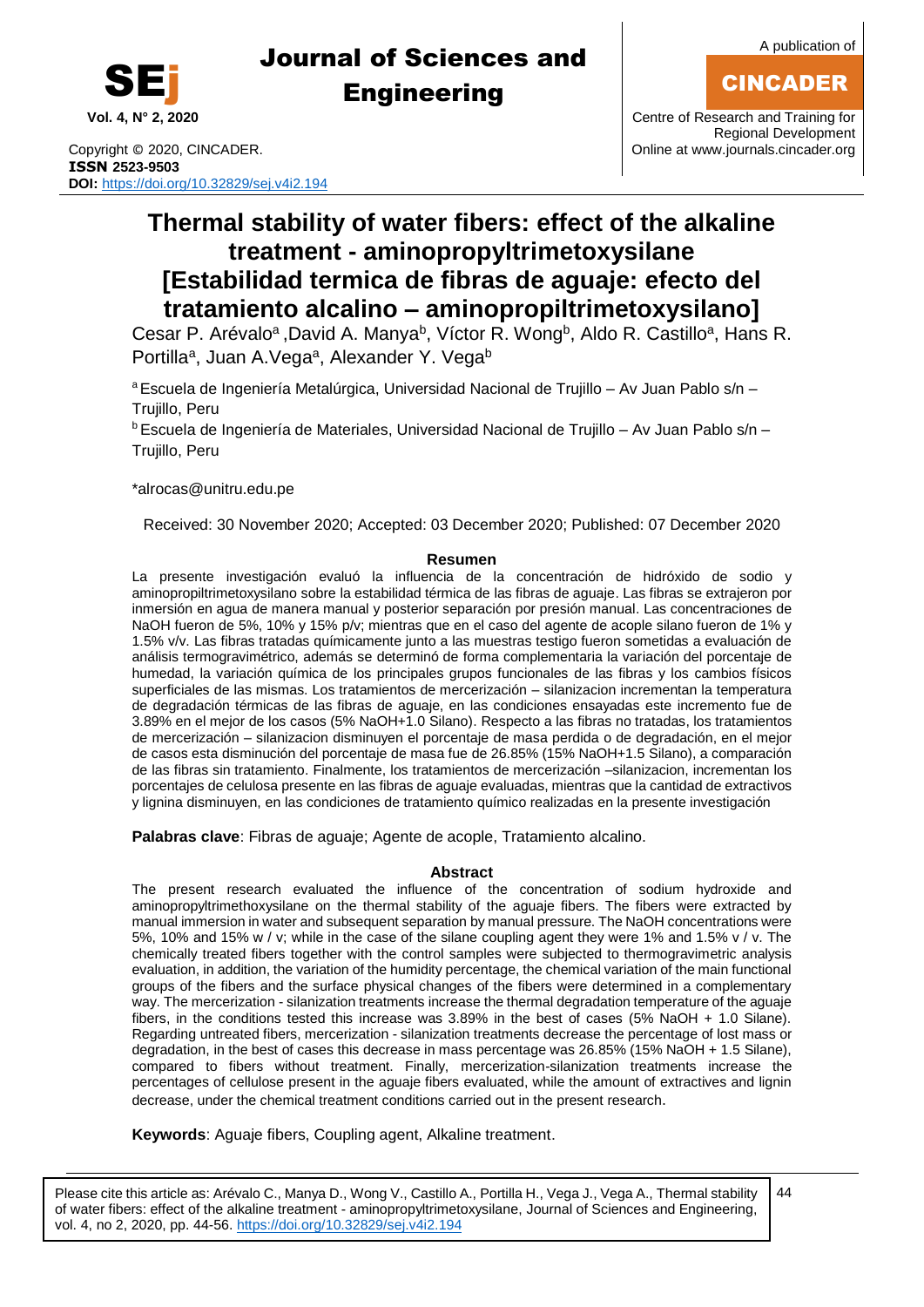

A publication of

## CINCADER

**Vol. 4, N° 2, 2020** Centre of Research and Training for Regional Development

Copyright © 2020, CINCADER. COME CONSERVERSITY CONFIDENT RANGEMENT CONFIDENT RANGEMENT CONFIDENT RANGEMENT CON **ISSN 2523-9503 DOI:** <https://doi.org/10.32829/sej.v4i2.194>

### **1. Introduction**

The current growth of environmental awareness generates a growing interest in the use of vegetable fibers, as reinforcements for composites of plastic matrix for domestic use and of medium structural responsibility. This is largely due to their low environmental impact, low production cost, being spontaneously degradable in the environment and relatively good specific properties. In this way, the industry has been trying to develop biodegradable compounds using renewable agricultural based materials, as they could be the fibers of the future (Kommula et al., 2015). Vegetable fibers show great potential for use in the automotive, construction and packaging industries, due to their excellent characteristics already mentioned. From a toxicological point of view, respectful to the environment and harmless, it is a good thermal and acoustic insulator with the opportunity to be a renewable resource to improve the quality of life of rural people. In this way, we can indicate that these fibers have desirable advantages over synthetic fibers; These fibers are composed of cellulose, hemicellulose, lignin, pectins, waxes, and water-soluble substances. However, the chemical composition and physical characteristics also differ with climatic conditions, age and the aging process; Likewise, the most serious drawback of these fibers is their hydrophilic nature, which causes the weak interfacial bond between the fiber and the matrix in polymer composites. Various physical impurities and the presence of hydroxyl groups on the fiber surface create difficulties to be used as high performance reinforcements, however, the mechanical performance of a composite material depends on the orientation and nature of the fibers and the matrix, the union between the fibers and the matrix also plays a very important role (Joshi et al., 2004).

The low interfacial adhesion can be improved through the use of fiber surface treatments whether by physical, chemical or natural methods. The potential uses of the fibers can include cement matrices, thermosets and thermoplastics, long fibers or strong fibers, in the case of thermoplastic matrices it is necessary to deal with the problems of low viscosity of the processing. This could hinder the correct dispersion and homogenization of the fibers and the fact of having to increase the temperature to at least transition or softening temperatures of thermoplastics, which jeopardizes the integrity of the reinforcements (Bachtiar et al., 2008). Adhesion can be resolved by chemically treating fiber surfaces before manufacturing composite materials (Wambua et al., 2003). In this way, we can conclude that surface treatments are essential to improve the adherence between natural fiber and its plastic matrix and that if it is desired to reinforce thermoplastic matrices it is necessary to increase their temperature. Therefore, the evaluation of surface treatments versus their thermal stability is necessary in order to determine the possibility of using these low-cost reinforcements in thermoplastic matrices. In this sense, the present work aimed to evaluate the thermal stability of aguaje fibers subjected to alkaline mercerization treatments (using NaOH) and silanization, and thus anticipate the possible conditions of use as reinforcement in thermoplastic matrices. The aguaje palm (Mauritia flexuosa), is found in the Amazon basin of our country, being one of the most abundant plant species in the Peruvian Amazon, occupying more than 5 thousand hectares of the Peruvian Amazon. That is why it is one of the products most used by the local population, taking advantage of the fruit as a source of food, the fibers for textile manufacture, the leaves for decorating the interior of the home and wood as a source of energy; but the use of this raw material for engineering materials has not been dedicated or generated an interest, where these fibers have attractive properties for use as reinforcement in composite materials.

Sinha et al. (2017). conducted a study on Abacas fibers, these were treated with 1 and 3% NaOH, each one for 1 hour at 25 ° C for the purpose of improving surface adhesion, the SEM evaluation revealed that the interfacial adhesion increases with the increase in the alkali concentration. These treatments increased the surface roughness of the fibers, which allows them to adhere much better with a matrix. On the other hand Shanmugasundaram, (2018) evaluated the stem fiber of the Areca palm leaf (APLSF) extracted from an areca palm tree (Dypsislutescens) and in this case, the fibers were subjected to various concentrations of NaOH, 5%, 10 % and 15% w/v; it was finally determined that the density of the fibers increased, the diameter of the fibers decreased; the cellulose content increased while the hemicellulose, lignin, wax and ash content decreased; the chemical functional groups present in the fibers were confirmed by FTIR. Zhou et al. (2014), modified the surfaces of Sisal fibers using silane-type coupling agents to determine the mechanism of the chemical reaction between the fiber and the silane. To determine the effects of chemical treatment on the Sisal fiber, it was necessary to evaluate by scanning electron microscopy (SEM), Fourier transform infrared spectroscopy (FTIR), thermogravimetry (TG), differential scanning calorimetry (DSC), and mass spectrometry (TG/MS); The results showed that a film layer was formed on the surface of the fiber by adsorption of the silane consisting of siloxane and polysiloxane. Spectroscopy (FTIR) indicated that chemical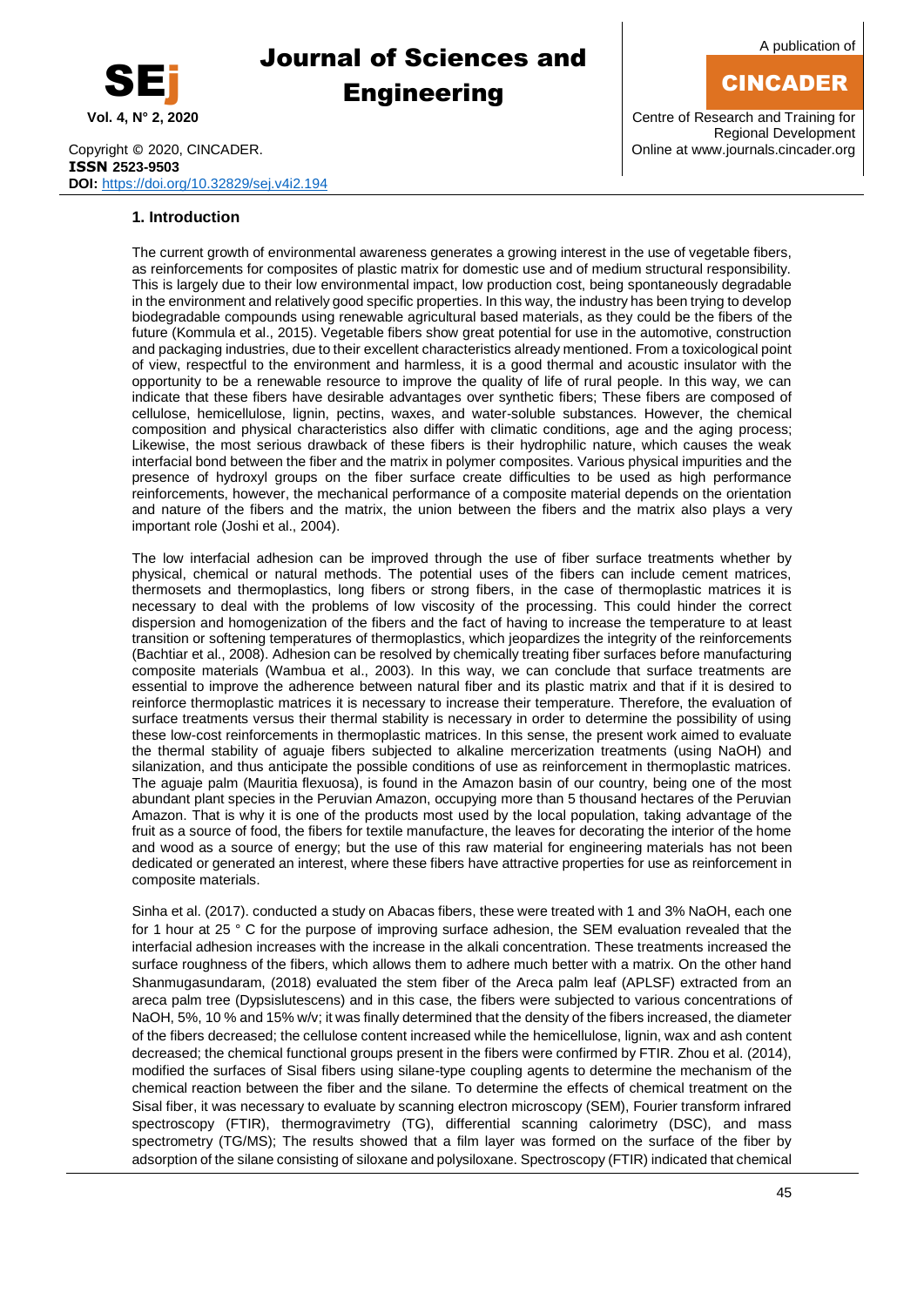

A publication of

## CINCADER

**Vol. 4, N° 2, 2020** Centre of Research and Training for Regional Development

Copyright © 2020, CINCADER. COME CONSERVERSITY CONFIDENTIAL CONSERVERSITY Online a[t www.journals.cincader.org](http://www.journals.cincader.org/) **ISSN 2523-9503 DOI:** <https://doi.org/10.32829/sej.v4i2.194>

bonds were formed between the silane coupling agent and the fiber; TG-DSC and TG/MS analysis determined that the degradation properties of the sisal fibers changed through the formation of chemical bonds between the silane and the surface of the sisal fiber. De Rosa et al. (2011), used different chemical compounds for surface chemical treatments for vegetable fibers of Okra, among them 3.2% sodium carbonate, acetylation with 10% acetic acid, sodium hypochlorite plus acetic acid (10% w/v), sodium hypochlorite (10% v/v), sulfuric acid 1% together with potassium permanganate 0.5%, sodium dodecyl sulfate 10%, sodium hypochlorite 10% and NaOH 1% to the fibers, the effects of these were evaluated in tensile properties, absorption of water and thermal degradation of fibers. From the tensile data (ASTM D3379-75) and SEM evaluation, the decrease in tensile properties was determined, due to the process of delignification and degradation of cellulose chains; Likewise, according to the thermogravimetric data (TG/DTG), a decrease in the degradation temperature was observed up to 329.8 °C with the sodium dodecyl sulfate treatment compared to the fibers without treatment, which was 349.9 °C; while the water absorption data showed significant differences between the untreated and treated fibers. This shows that the treatments reduce the hydrophilicity in Okra fibers, suggesting better adherence with hydrophobic polymer resins. Mohd et al. (2016), characterized Elephant Grass fibers, to evaluate their potential as reinforcements in plastic matrix compounds; the fibers were treated with 5, 7, 10, 12, and 15% by weight of sodium hydroxide for 24 h. Subsequently, they were subjected to individual tensile tests, thermogravimetric analysis (TGA), Fourier transform infrared spectroscopy (FTIR), and scanning electron microscopy (SEM), from the results we can mention that the mean diameter of the untreated fibers was  $0.24 \pm 0.02$  mm, the treated fibers have a mean diameter of  $0.21 \pm 0.03$  mm, producing a reduction of 12 to 45% in diameter. The moisture content of the treated fibers decreases as the alkali concentration increases. Morphological observation showed that as the alkali concentration increases, the fiber becomes more compressed due to the collapse of the lumen cell structure, the void content decreases, and the surface becomes rougher. The fiber treated with 5% alkali reached a mean maximum tensile strength of  $141 \pm 24$  MPa. Young's modulus averaged  $5.68 \pm 0.14$  GPa for the untreated fiber and only  $0.55 \pm 0.17$  GPa when alkali concentrations increased from 5 to 15%. (Monteiro et al., 2012), summarized investigations that were carried out regarding thermogravimetric analysis of lignocellulosic fibers from Curauá, they could find that cellulose in a non-oxidizing atmosphere, dehydration occurs between the range of 210 to 260 °C and the Depolymerization with volatilization occurs at approximately 310 °C, likewise as the components of hemicellulose decompose at lower temperatures of between 159 °C and 280 °C, while lignin has three stages at lower temperatures of between 220 ° C and 250 °C, the condensation and the fragmentation of the side chains is carried out until reaching the pyrolysis of the material between 300 ° C and 400 °C. On the other hand, the compounds with Curauá fiber at different percentages of reinforcement 5%, 10%, 20% in a PU matrix showed by TG / DTG and DTA peaks of 260 °C that was assigned to the decomposition of the additives of PU and a major peak 422 ° C, which is attributed to the decomposition of the rigid and white urethane junction. As well as in DTG, a decomposition peak was found between 358 °C-418 °C (5% by weight), 356 °C - 420 °C (10% by weight); and 356 °C -418 °C (20% weight), these results indicate the thermal stability of composite materials is practically equal to PU and therefore the amount of Curaruá fiber used does not cause any apparent change in thermal stability.

The thermal stability of a composite of lignocellulosic fibers is lower than a composite with a similar matrix but reinforced with glass fiber; this could be a critical constraint under conditions associated with relatively high temperatures reached during curing of the composite or its use in service; in fact, temperature usually causes degradation of the organic structure of the fiber and therefore limits the application of polymer compound. Table 1 shows the stages of the thermal degradation process of lignocellulosic fibers.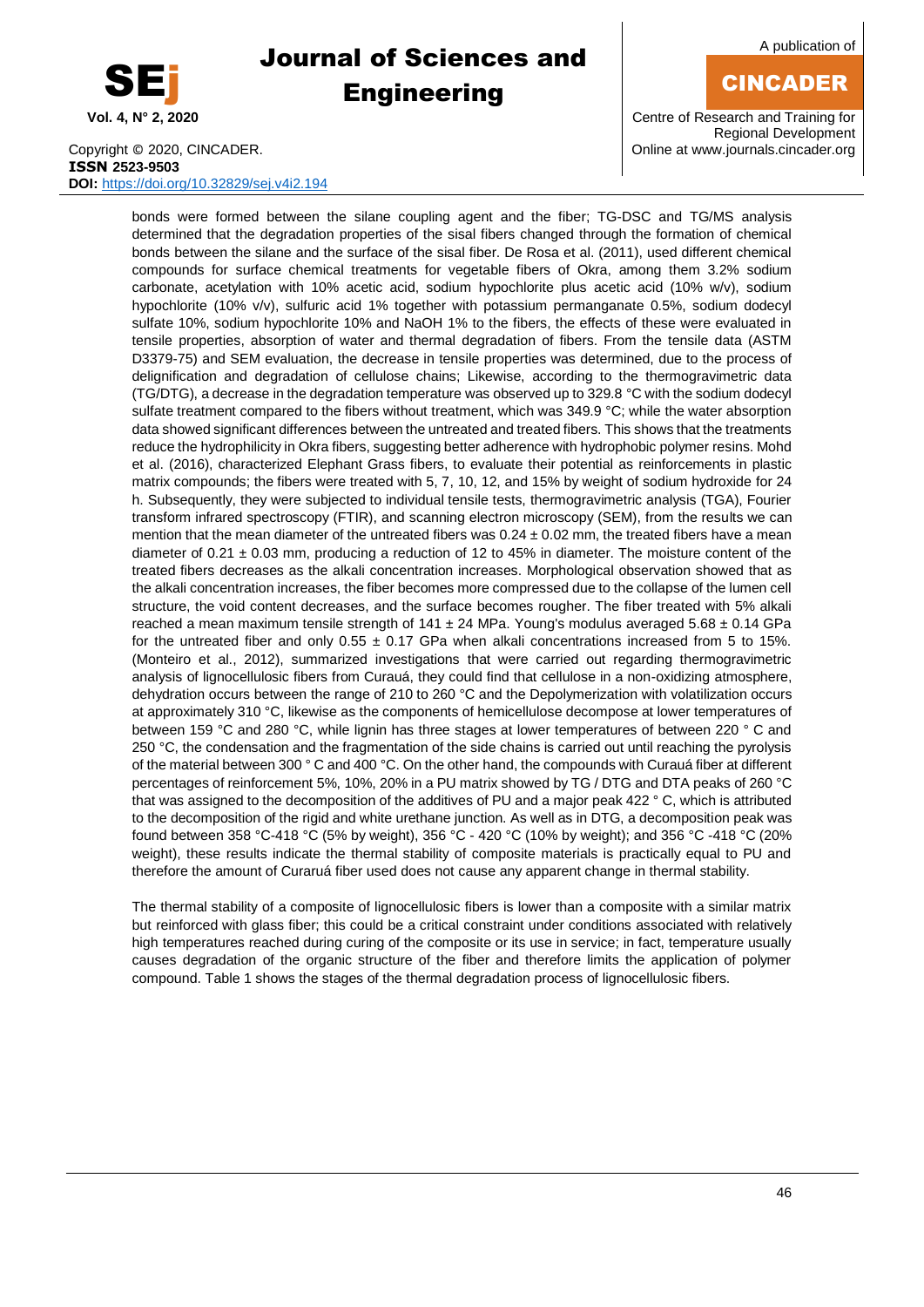

A publication of

## CINCADER

**Vol. 4, N° 2, 2020** Centre of Research and Training for Regional Development

Copyright © 2020, CINCADER. COME CONSERVERSITY CONFIDENTIAL CONSERVERSITY Online a[t www.journals.cincader.org](http://www.journals.cincader.org/) **ISSN 2523-9503 DOI:** <https://doi.org/10.32829/sej.v4i2.194>

Table 1. Stages of mass loss of natural fibers (Koichi, Sreekala, Gomes, Takeshi, & Junji, 2006).

| Level 1                                                                                                                           | Level <sub>2</sub>                                                              | Level 3                                                                                                                    | <b>Reference</b>                                                                   |
|-----------------------------------------------------------------------------------------------------------------------------------|---------------------------------------------------------------------------------|----------------------------------------------------------------------------------------------------------------------------|------------------------------------------------------------------------------------|
| 50-100°C: Evaporation<br>of humidity in the fibers                                                                                | 200-300 °C:<br>Decomposition of<br>hemicellulose                                | 400-500° C: Weight loss due<br>to degradation of lignin and<br>cellulose                                                   | (Zhou, Feng;<br>Cheng, Guangxu;<br>Jiang, Bo, 2014)                                |
| 300 °C: Corresponds to<br>the thermal<br>decomposition of<br>hemicellulose and<br>glycosidic bonds of<br>cellulose<br>250-300 °C: | 360 °C: Corresponds<br>to the thermal<br>decomposition of $\alpha$<br>cellulose | 200-500 °C, máx. a 350 °C:<br>lignin peak is broader and<br>appears superimposed on<br>the other two peaks                 | (Hashim, Yussni;<br>Nazrul, Roslan;<br>Azriszul, Amin;<br>Ahmad, Mujahid,<br>2012) |
| Characteristics of low<br>molecular weight<br>components, such as<br>hemicellulose                                                | 300-400 °C:<br>Corresponds to<br>thermal degradation of<br>cellulose            | Cerca de 420 °C: Due to the<br>decomposition of lignin                                                                     | (Nisini, E.; Santulli,<br>C.; Liverani, A.,<br>2016)                               |
| $220 - 315 °C$ :<br>hemicellulose pyrolysis                                                                                       | $315-400$ °C: cellulose<br>pyrolysis                                            | 160-900 C: Pyrolysis of<br>lignin<br>The highest thermal                                                                   | (Li, Xue; Lope, G.;<br>Satyanarayan,<br>Tabil, 2007)                               |
| 97 °C: Attributed to<br>water loss                                                                                                | 325 °C: Attributed to<br>protein degradation                                    | decomposition of composite<br>materials started at about<br>260 °C and 390 °C beyond<br>the decomposition rate was<br>slow | (Ramesh, 2018)                                                                     |

The thermal decomposition of cellulose, you can establish two levels of thermal degradation: less than 200 $^{\circ}$ C. Cellulose is completely degraded by thermal effect between 325 to 375  $^{\circ}$ C. Above 300  $^{\circ}$ C there is a rapid breakdown of glycosidic bonds; By pyrolysis of cellulose, at 600 °C, different products are formed such as coal, tar, water, among others (Dinwoodie, 2000). The thermal decomposition of hemicellulose is similar to that of cellulose; however, an important difference with cellulose is the decomposition rate. Thermal degradation of xylan occurs with little energy, being endothermic at 120 and 250 °C and exothermic at other values, between 50 to 300 °C; the final pyrolysis products generate tar (Li et al., 2007). The decomposition of lignin has been little studied; it is known that the degree of decomposition occurs between 250 to 500 °C, being high between 310 to 420 °C; but due to its complex chemical structure, the decomposition mechanism is poorly understood; Various products are reported by pyrolysis of lignin, at 450-500 °C (Joshi et al., 2004).

### **2. Materials and Methods**

**2.1 Obtaining aguaje fibers.** Fresh aguaje plants were brought which were dried for a period of two weeks in the sun, once the plants were dry, the fiber was extracted, with a length of approximately 20 cm; then the stems were pressed with the help of the compression machine, which by action of pressure, it was easy to obtain the fibers, figure 1 shows the fibers obtained.



Figure 1. Fibers obtained from the Aguaje palm tree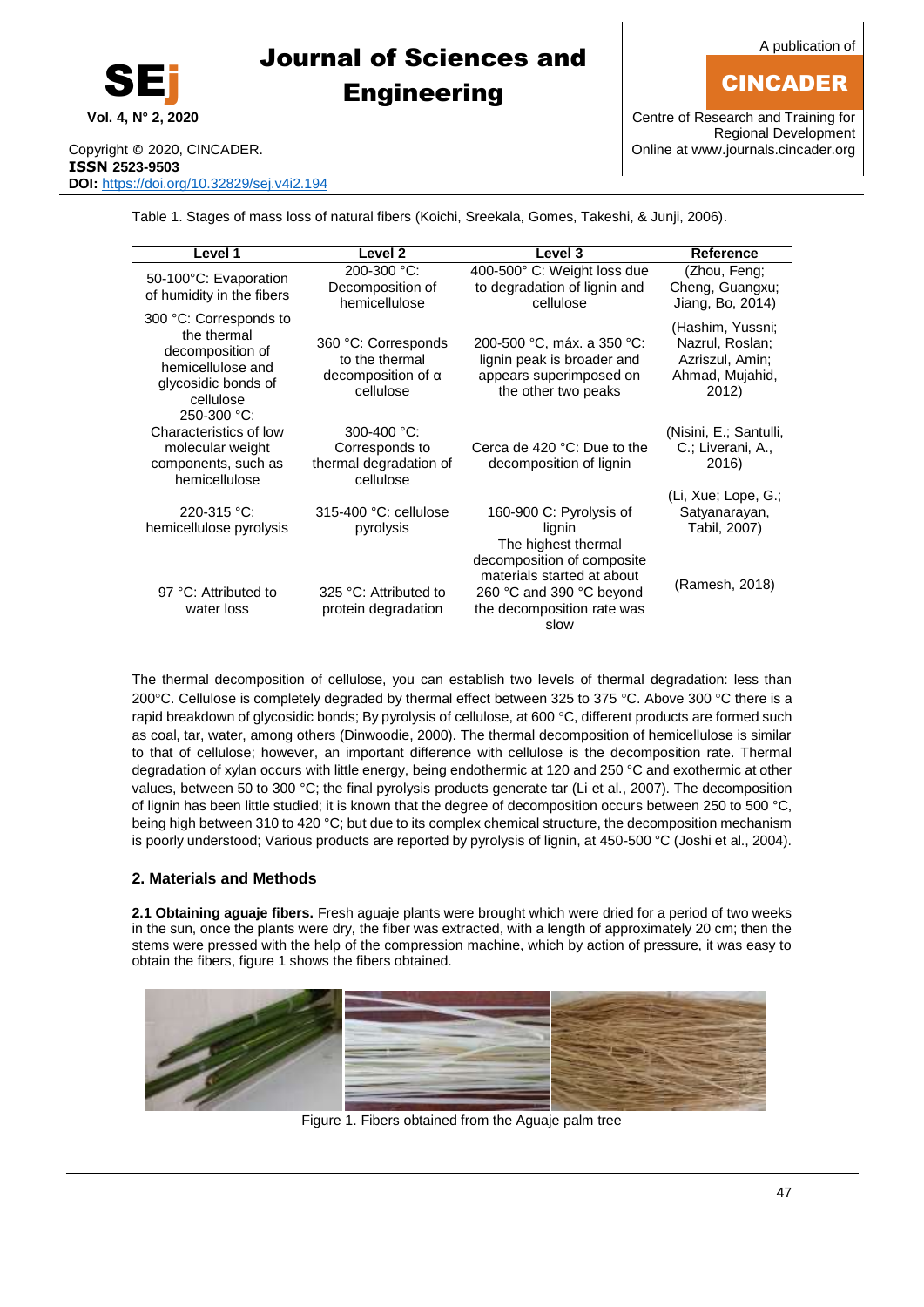

A publication of

## CINCADER

**Vol. 4, N° 2, 2020** Centre of Research and Training for Regional Development

Copyright © 2020, CINCADER. COME CONSERVERSITY CONFIDENTIAL CONSERVERSITY Online a[t www.journals.cincader.org](http://www.journals.cincader.org/) **ISSN 2523-9503 DOI:** <https://doi.org/10.32829/sej.v4i2.194>

**2.2 Alkaline treatment (NaOH).** The fibers were distributed in packages of 40 g of aguaje fiber. The NaOH concentrations were (5, 10 and 15) g/L of solution, for every 40 g of fiber, 200 mL of alkaline solution was used; The solutions were cooled to 5 °C and the immersion was carried out for 30 minutes in all cases, once the immersion stage in the alkaline solution was finished, the fibers were rinsed in distilled water, the final pH was 7. Finally, the fibers were dried in an oven at 80 °C for 12 hours.

**2.3 Treatment with silane.** After having carried out the alkaline process, the salinization process was carried out; It was used at 1 and 1.5% v/v of silane dissolved in distilled water and ethanol in a volume ratio 1: 1 (v/v), likewise a time of 1 hour was considered, at room temperature.

**2.4 Moisture content of fibers.** The values were obtained by mass difference, the fiber samples used were 1g / test; drying temperature was 110 °C/4 hours.

% *Humidity* = 
$$
\left(\frac{mi - mf}{mi}\right)x 100
$$

Where:

- $mi = initial mass$
- $mf = final mass$

### **2.5 Chemical analysis of fibers**

**a. Fats and waxes**

These compounds are quantified as follows

$$
\%Fats = \left(\frac{m1 - m2}{m1}\right)x\,100
$$

Where:

- m1: initial mass of the fiber (g).
- m2: final mass of the fiber (g).

### **b. Lignin**

Where:

 $Lignin = \frac{m2 - m3}{m^2}$  $\frac{1}{m^2}$  x 100

- m2: mass obtained in the fat and wax procedure (g).
- m3: final mass of the sample (g).

### **c. Cellulose**

$$
\%Cellulose = \left(\frac{m4}{m3*(1-H)} \times 100\right) \times \% Holocellulose
$$

Where:

- m3: sample mass of delignified aguaje fiber (g).
- m4: final mass of the sample (g).
- H: humidity.

### **d. Hemicellulose**

% Hemicellulose =% Holocellulose -% Cellulose

**2.6 Thermal analysis of fibers.** It was carried out in the TMA SETSYS Evo-Seteram Analyzer equipment, inert atmosphere, heating rate of 1 °C/minute, from room temperature to 450 °C.

### **3. Results**

**3.1 Thermogravimetric Analysis.** Figure 2 shows the average characteristic curves obtained by TGA of the aguaje fiber without treatment (ST), mercerized (5, 10 and 15% NaOH) and the mercerized and silanized (X% NaOH + Y% Si ); For evaluation, the curves will be divided into temperature regions; In this way, the evaluation of the humidity percentage in the aguaje fibers was evaluated in the temperature range of (20 to 120) °C; In the second range that comprises between (120 and 200) °C, the beginning of the decomposition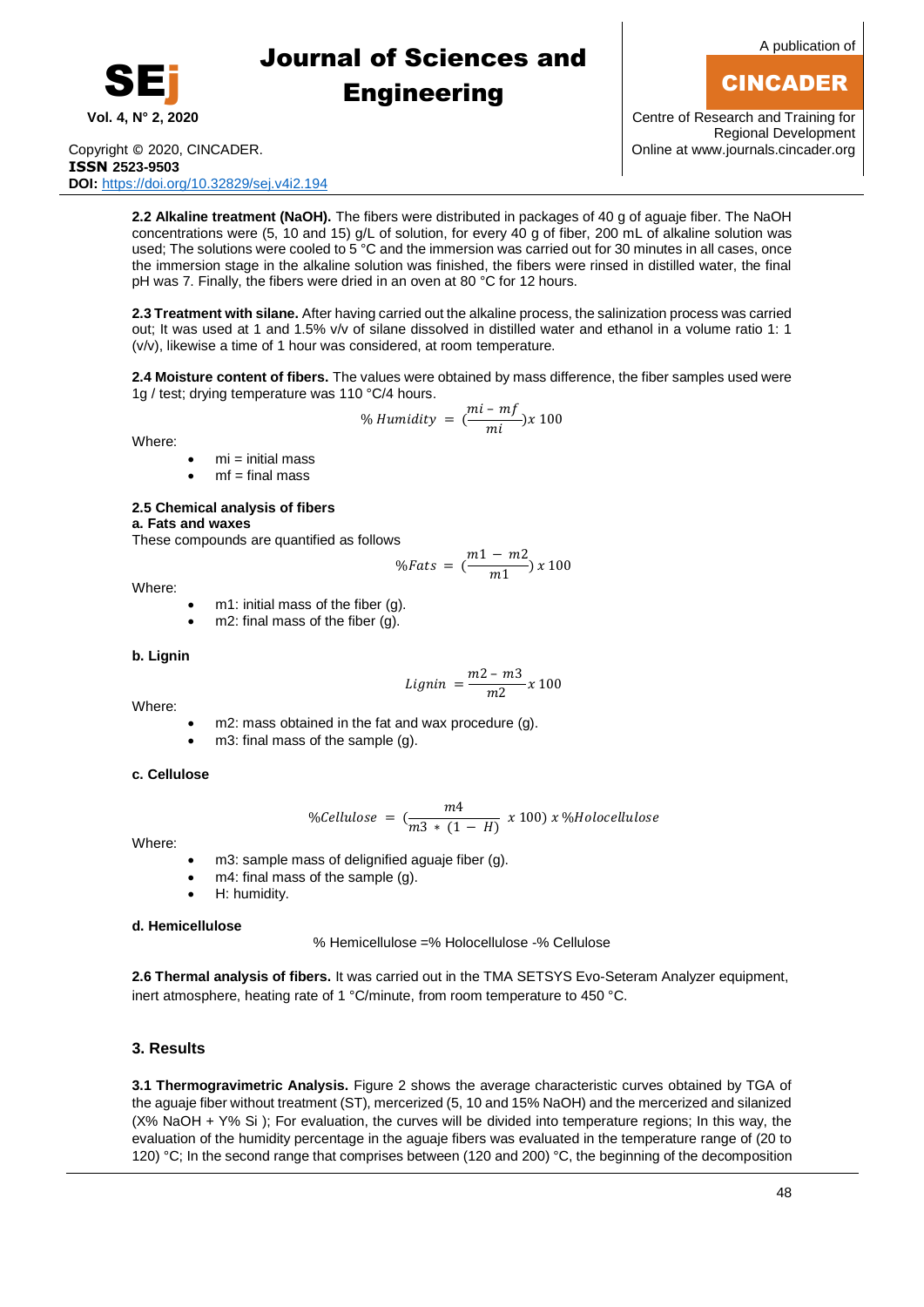

**Vol. 4, N° 2, 2020** Centre of Research and Training for Regional Development

Copyright © 2020, CINCADER. COPYRIGHT COPYRIGHT COPYRIGHT COPYRIGHT COPYRIGHT COPYRIGHT COPYRIGHT COPYRIGHT COPYRIGHT COPYRIGHT COPYRIGHT COPYRIGHT COPYRIGHT COPYRIGHT COPYRIGHT COPYRIGHT COPYRIGHT COPYRIGHT COPYRIGHT COPY **ISSN 2523-9503 DOI:** <https://doi.org/10.32829/sej.v4i2.194>

SEj

of low molecular weight or extractable compounds (waxes, fats, oils) and lignin of vegetable fibers was considered; Similarly, in the range of (380 to 400) °C, the degradation of cellulose and lignin was evaluated. In addition to the aforementioned, the starting (Ti), end (Tf) and degradation (Tdeg) temperatures were determined for each treatment carried out, using the tangent method.

Journal of Sciences and

**Engineering** 



## CINCADER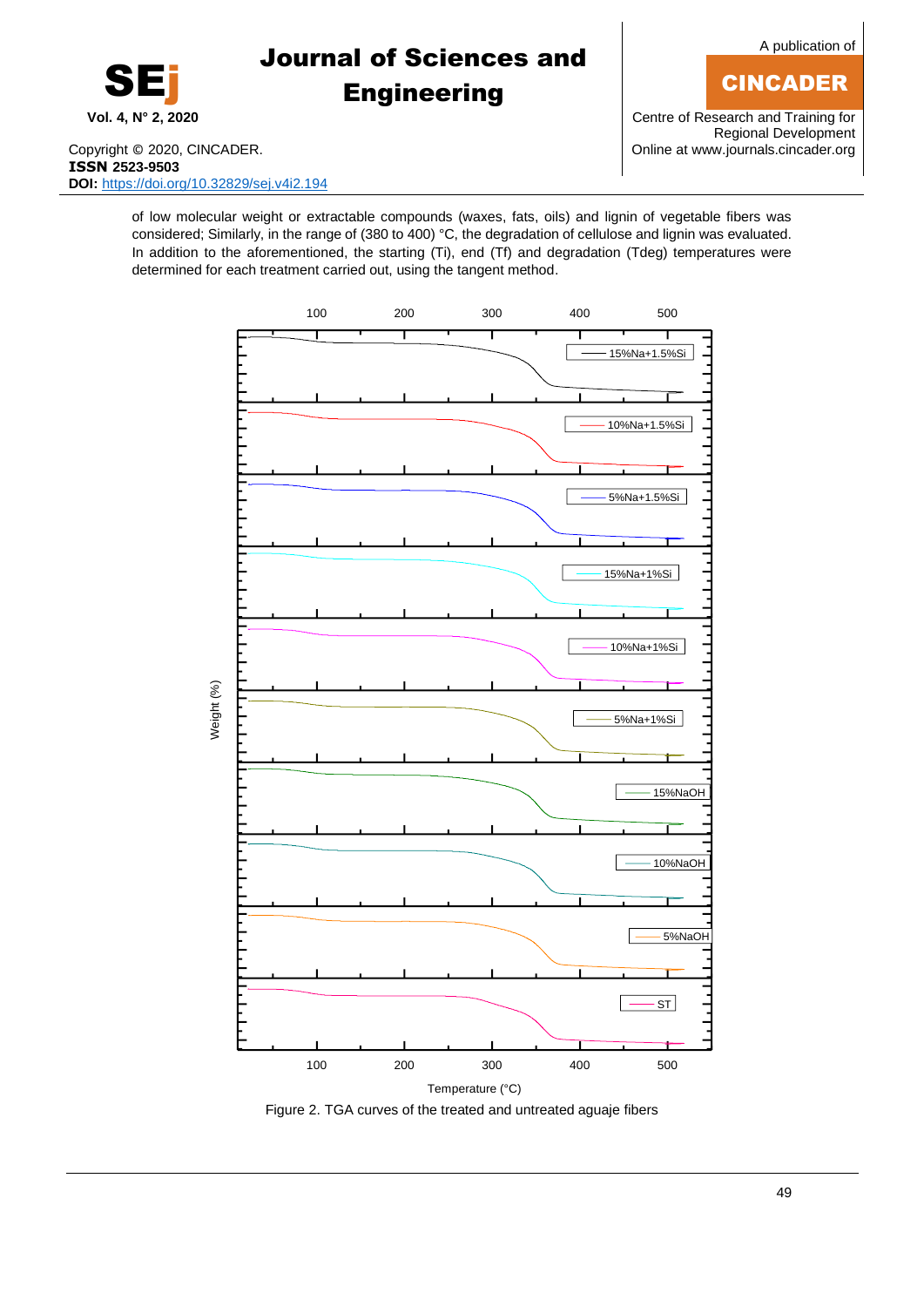50

A publication of

## CINCADER

**Vol. 4, N° 2, 2020** Centre of Research and Training for Regional Development

# Journal of Sciences and **Engineering**



SEj



Figure 3. Determination of temperatures Ti, Tf and Tdeg in aguaje fiber to different chemical treatments mercerized.

Figure 3. shows the behavior in the aguaje fibers without treatment (ST) and those subjected to alkaline treatment with NaOH, by means of the tangent method the initial, final and degradation temperatures were determined, which are summarized in table 2. In figure 4, the same temperature data mentioned of the fibers are presented in this case subjected to the consecutive treatment of mercerization and silanization (1% v/v), finally in figure 5, the same data are presented of temperatures mentioned of the fibers in this case subjected to the consecutive treatment of mercerization and silanization (1.5% v/v). Jianqiao et al. (2018) expresses; "The high thermal stability of cellulose is attributed to the crystalline structure within this pure linear polymer, and explains that the onset of cellulose depolymerization is around 100 °C later than the other components. Cellulose has the highest depolymerization temperature (~ 330 °C) compared to lignin during TGA pyrolysis, however it has a narrower temperature range (300 °C to 400 °C). As can be seen, the degradation temperatures of the aguaje fiber samples are within the degradation range considered by the present author, thus conforming to the results obtained in the present investigation. From the data presented in table 3.1 and relating the degradation temperatures with the degradation percentages, we can say that the fibers without treatment are degraded in a greater percentage equal to 43.7%, as a consequence of the elimination in the first instance of low compounds. molecular weight like; water, waxes, sugars, fats, resins (De Rosa et al., 2011) and considering the temperature range from 20 to 120, maximum humidity percentages of 9.89% in the case of TGA and 11.77% in the case of characterization. Unlike the fibers without treatment, the fibers with 15% NaOH, Silane mercerized treatment, have less content of low molecular weight compounds, therefore their degradation percentage is lower, also considering the nature of the treatment means of fibers that are capable of eliminating lignocellulosic compounds and substitution of OH- functional groups by Na + ions in the case of mercerization, and inclusion of coupling agents in the cases of silane and anhydride (Zhou et al., 2014). In summary, it can be deduced that the degradation percentage is higher as a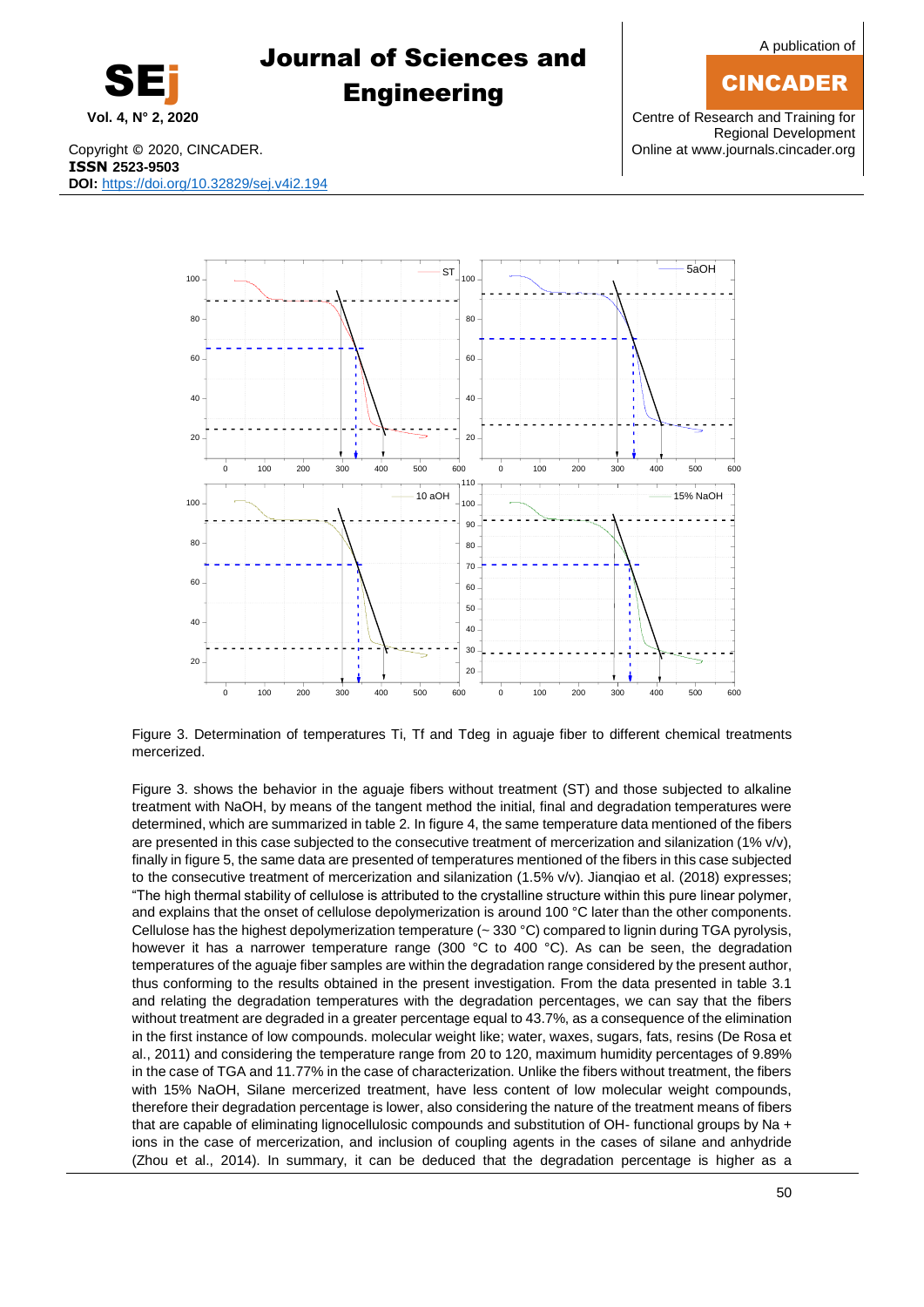

A publication of

## CINCADER

**Vol. 4, N° 2, 2020** Centre of Research and Training for Regional Development

Copyright © 2020, CINCADER. COME CONSERVERSITY CONFIDENTIAL CONTRACT CONSERVERSITY Online a[t www.journals.cincader.org](http://www.journals.cincader.org/) **ISSN 2523-9503 DOI:** <https://doi.org/10.32829/sej.v4i2.194>

consequence of having a higher content of low molecular weight components, this is the case of Monteiro et al. (2012), who expresses the following; "In the first stage of the TGA analysis, water and low molecular weight organic solvents are removed by the desorption of gases." As stated above, the idea is reaffirmed that the percentage of degradation is also a consequence of the considerable presence of low molecular weight compounds, thus it is deduced that the percentage of degradation of aguaje fiber is higher in fiber without treatment, and as a consequence is more thermally unstable and the fiber with the best thermal stability are treated aguaje fibers.



Figure 4. Determination of temperatures Ti, Tf and Tdeg in aguaje fiber to different chemical treatments mercerized – silanized.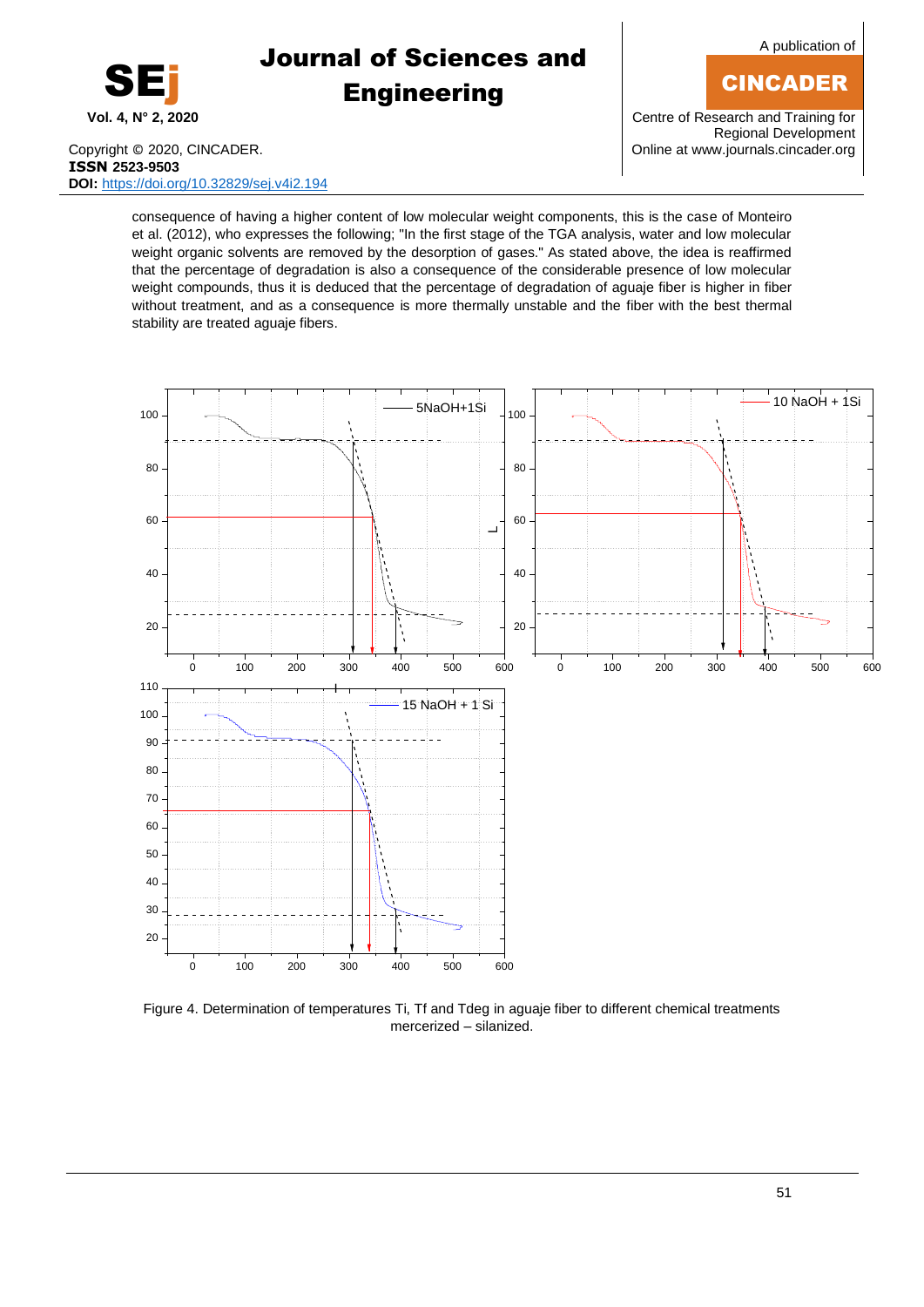CINCADER



# Journal of Sciences and **Engineering**

### **Vol. 4, N° 2, 2020** Centre of Research and Training for Regional Development

Copyright © 2020, CINCADER. COPYRIGHT COPYRIGHT COPYRIGHT COPYRIGHT COPYRIGHT COPYRIGHT COPYRIGHT COPYRIGHT COPYRIGHT COPYRIGHT COPYRIGHT COPYRIGHT COPYRIGHT COPYRIGHT COPYRIGHT COPYRIGHT COPYRIGHT COPYRIGHT COPYRIGHT COPY **ISSN 2523-9503 DOI:** <https://doi.org/10.32829/sej.v4i2.194>

Table 2. Temperature values (°C) at the beginning, degradation and end of fibers

| Aguaje fiber    | $T_{initial}$ | Mass $(\%)$ | T degradation | Mass $(\%)$ | $T_{final}$ | Mass $(\%)$ | Lost mass $(\%)$ |
|-----------------|---------------|-------------|---------------|-------------|-------------|-------------|------------------|
| 15% NaOH+1.5 Si | 286.00        | 84.52       | 322.00        | 74.62       | 435.00      | 28.44       | 25.30            |
| 10% NaOH+1.5 Si | 298.00        | 83.17       | 334.00        | 69.83       | 428.00      | 26.69       | 30.10            |
| 5% NaOH+1.5 Si  | 297.00        | 84.98       | 337.00        | 69.91       | 417.00      | 27.05       | 30.07            |
| 15% NaOH+1.0 Si | 306.00        | 79.20       | 338.00        | 65.83       | 390.00      | 30.73       | 34.15            |
| 10% NaOH+1.0 Si | 311.00        | 78.17       | 344.00        | 62.41       | 395.00      | 27.69       | 37.52            |
| 5% NaOH+1.0 Si  | 307.00        | 81.40       | 347.00        | 61.80       | 391.00      | 27.63       | 38.12            |
| <b>15% NaOH</b> | 296.00        | 86.05       | 331.00        | 71.04       | 411.00      | 28.47       | 28.89            |
| 10% NaOH        | 292.00        | 83.41       | 336.00        | 69.98       | 408.00      | 30.30       | 30.00            |
| 5% NaOH         | 300.00        | 82.71       | 337.00        | 70.98       | 407.00      | 28.53       | 28.95            |
| SΤ              | 295.80        | 80.70       | 334.00        | 65.33       | 403.00      | 25.58       | 34.59            |
|                 |               |             |               |             |             |             |                  |



Figure 5. Determination of temperatures Ti, Tf and Tdeg of aguaje fiber to different chemical treatments mercerized - silanized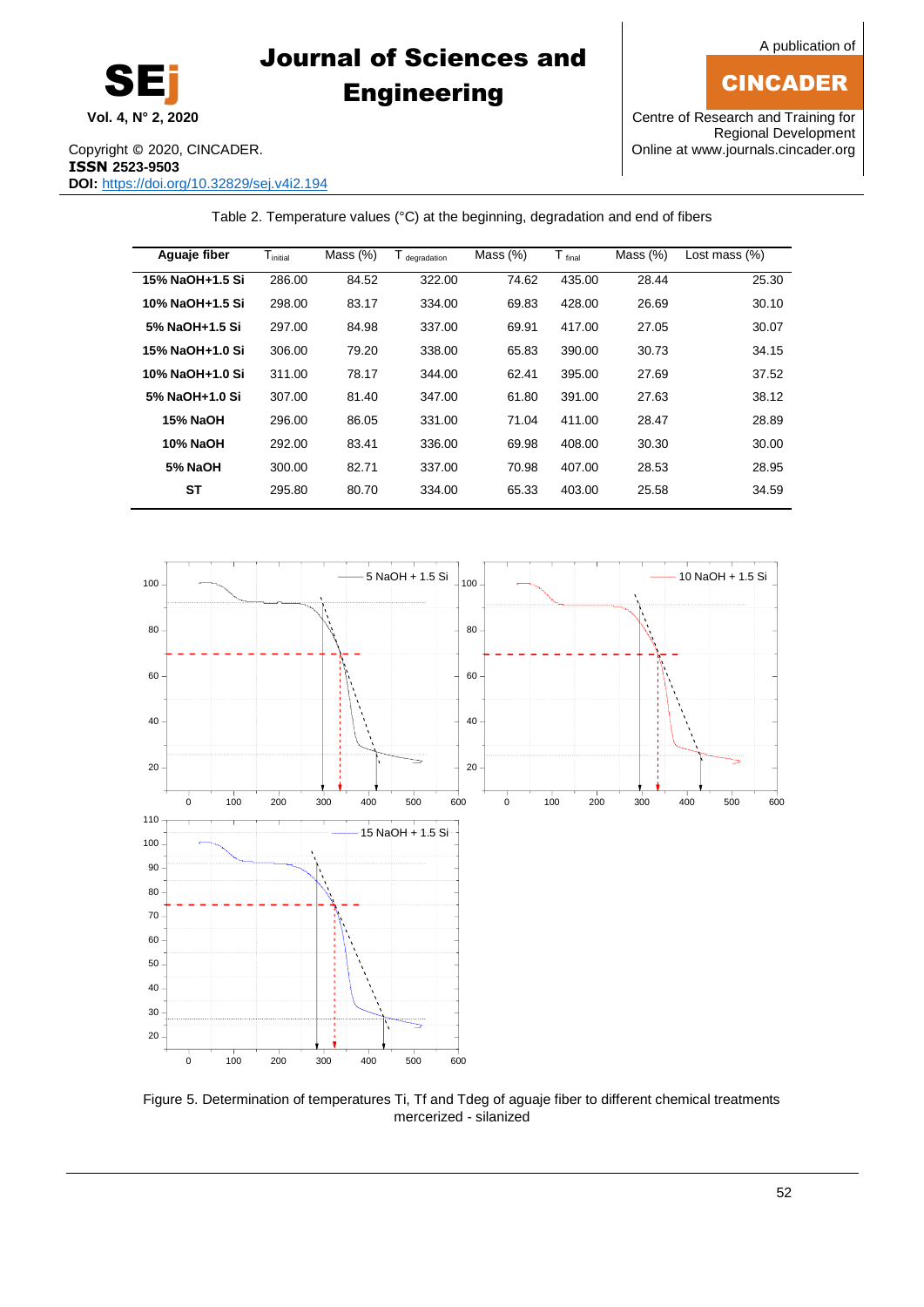

A publication of

## CINCADER

**Vol. 4, N° 2, 2020** Centre of Research and Training for Regional Development

Humidity. The temperature ranges from 20 to 120 °C was considered as the first evaluation point, in this range the percentage of humidity that each of the samples tested was evaluated, this was done at a temperature of 100 °C. Table 3 summarizes what was reported.

Table 3. Initial and final weight loss percentage values, and moisture percentage of aguaje fibers with and without treatment

| Aguaje fiber    | % Initial<br>(%mg) | % Final (%mg) | % Humidity TGA | % Humidity<br>Characterization |
|-----------------|--------------------|---------------|----------------|--------------------------------|
| 15% NaOH+1.5 Si | 99.918             | 92.65         | 7.27           | 9.12                           |
| 10% NaOH+1.5 Si | 99.929             | 93.47         | 6.46           | 8.78                           |
| 5% NaOH+1.5 Si  | 99.979             | 95.03         | 4.95           | 8.50                           |
| 15% NaOH+1.0 Si | 99.979             | 94.05         | 5.93           | 8.78                           |
| 10% NaOH+1.0 Si | 99.929             | 92.71         | 7.22           | 8.96                           |
| 5% NaOH+1.0 Si  | 99.919             | 93.96         | 5.96           | 8.12                           |
| 15% NaOH        | 99.929             | 95.29         | 4.64           | 7.45                           |
| 10% NaOH        | 99.979             | 94.22         | 5.76           | 7.20                           |
| 5% NaOH         | 99.929             | 96.10         | 3.83           | 7.15                           |
| ST              | 99.918             | 92.23         | 7.69           | 10.45                          |

The data in table 3 indicate the decrease in the humidity percentage in either of the two cases, in the case of the TGA curves and the humidity percentage obtained in the characterization of the aguaje fibers. Maximum humidity percentages of 7.69% and 7.27% were obtained in the TGA analyzes and in the characterization the maximum humidity percentages of 10.45% and 912%. As can be seen, the untreated aguaje fiber presents the highest percentages of humidity, because the irregular topography of the fibers makes them prone to gain water from the environment, due to their hydrophilic nature. According to Merlini et al. (2011) mention that natural fibers due to their function in the photosynthesis process are capable of conducting and storing water. Therefore, they are highly hydrophilic, this being one of the reasons why alternative treatments must be carried out, which transform or modify their surface topography and chemical instability. In the case of fibers treated with NaOH, their moisture percentages are the lowest reported by the two methods used for evaluating the moisture percentage, being in any case different in numerical terms. The lowest values are obtained by the TGA curves in all cases. The modification of the aguaje fibers due to the mercerized treatment with NaOH is due to the chemical modification of the fibers, replacing the OH- by Na+ ions, and in the mercerizing process the elimination of lignocellulosic components such as hemicellulose and lignin, Added to this, the transformation of amorphous cellulose to crystalline, as a whole, they reduce the hydrophilic nature of the fibers, thus reducing their water absorption capacity. Corrales (2002), states that; the substitution of the OH- groups by Na+ or K+ ions depending on the nature of the hydroxide, generates chemical stability (lower absorption capacity) with the environment, thus transforming its hydrophilic to hydrophobic character, thus favoring a better adherence with a matrix polymeric, therefore, it can be deduced that the change in the topography of the aguaje fiber is evident and is reflected in the decrease in the humidity percentage in both cases. In the same way as the aguaje fiber sample without treatment, there is 92.33% of the total mass for the aguaje fiber sample mercerized with NaOH. In the case of aguaje fibers treated with silane coupling agent, the moisture percentages for the case of TGA and characterization follow the trend shown for the mercerization process, according to Flores (2011), the decrease in moisture percentages is As a result, in the adsorption stage, reactive silanol monomers or oligomers are physically adsorbed to the hydroxyl groups of natural fibers by hydrogen bonding on the fiber surfaces (surface coating) and / or on the cell walls (mass formation of the cell wall), which depends on the molecular size of the silanol monomers / oligomers formed. Free silanols also adsorb and react with each other to form rigid polysiloxane structures linked with a stable bond –Si-O-Si-. And finally in the graft, the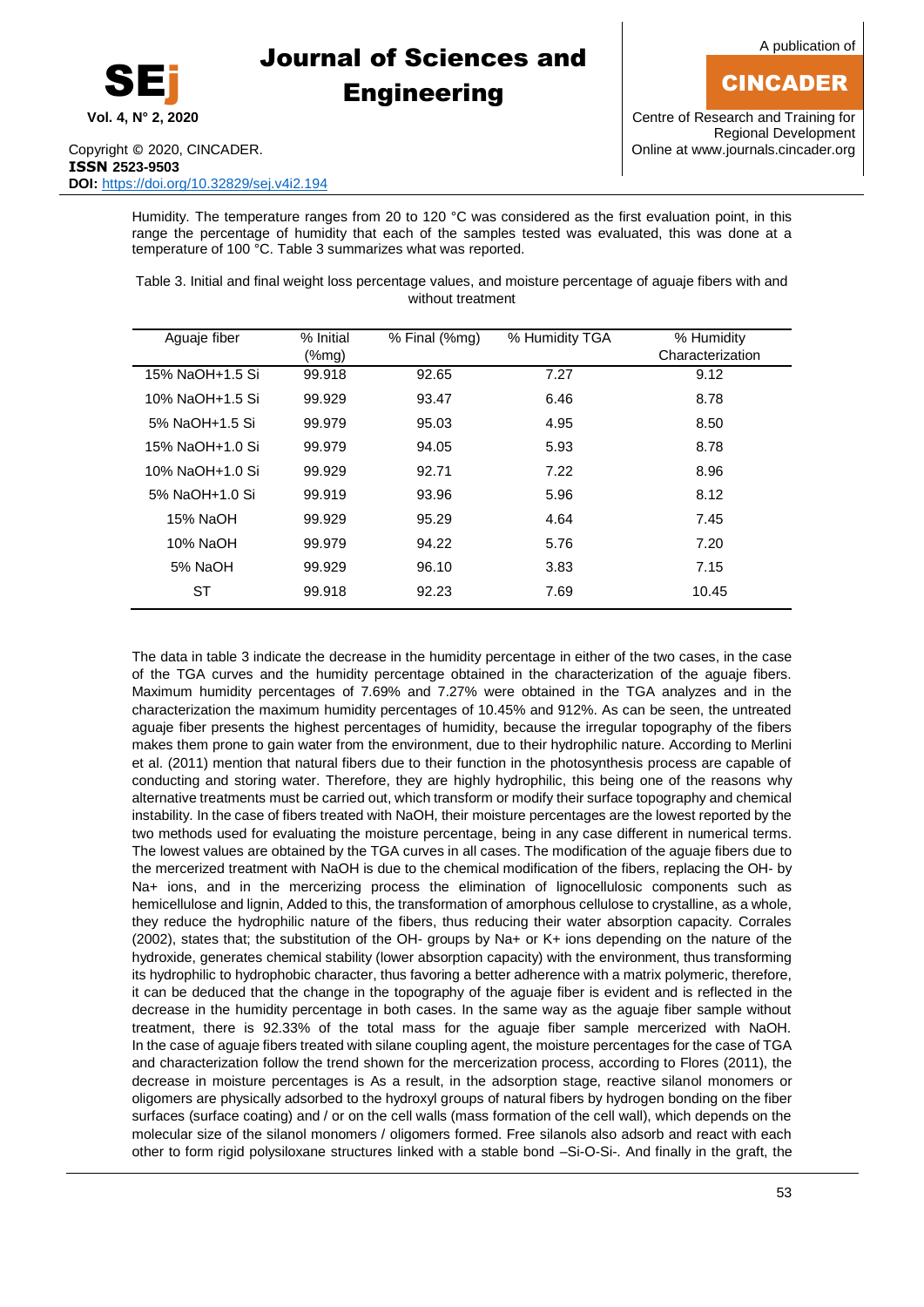

A publication of

## CINCADER

**Vol. 4, N° 2, 2020** Centre of Research and Training for Regional Development

Copyright © 2020, CINCADER. COME CONSERVERSITY CONFIDENTIAL CONSERVERSITY Online a[t www.journals.cincader.org](http://www.journals.cincader.org/) **ISSN 2523-9503 DOI:** <https://doi.org/10.32829/sej.v4i2.194>

hydrogen bonds between the silanols and the hydroxyl groups of the fibers can be converted into the covalent bonds of –Si-O-C- and the liberating water. Residual silanol groups on the fibers will further condense with each other. -Si-O-C- bonds may not be stable to hydrolysis; However, this union is reversible when the water is removed at a high temperature, in short, the silanes chemically modify the surface of the aguaje fiber, in our case, the silane treatments to the fibers maintain between 92.65% and 95.03% of the total mass of fiber samples. In the range of 120 °C to 200 °C (Table 4), low molecular weight components are degraded, considering within this range waxes, resins, oils of the complex structure of vegetable fibers (Monteiro and others, 2012). Consequently, the fiber with a higher content of these components should present a higher percentage of degradation or, failing that, this higher percentage would be due to the protective effect of the coatings generated in the chemical processes to which the fibers were subjected. In the case of fiber without treatment (ST) at a temperature of 200 °C, the elimination of these components and starts the process of degradation of lignin, in this way it only presents 89.48% of the total weight, in the case of the fibers treated by mercerization (5, 10 and 15)% NaOH, the mass percentages remain between 91.80% and 93.59%, which indicates the little difference in the concentrations used, in these cases the effect of temperature being that of more influence apparently. For the cases of mercerized and subsequently silaned fibers, these fibers present a range of between 90.29% and 92.52% of non-lost mass, up to a temperature of 200 °C, after evaluating these data, we can infer that the chemical treatments to which the fibers were subjected, although they generate modifications in the thermal behavior, these are not large in quantitative terms, which would demonstrate the little variation of the compounds removed in the mercerizing process (controlled degradation of fibers), table 3.4 shows the results of the chemical quantification of the components of the treated fibers.

Table 4. Percentage masses of fibers in TGA test in the range of 120 to 200 °C.

|                 |        | Mass $(\%)$  |                 |
|-----------------|--------|--------------|-----------------|
|                 |        | Temperatures |                 |
|                 | 120 °C | 200 °C       | $\triangle W\%$ |
| 15% NaOH+1.5 Si | 92.94  | 91.95        | 0.99            |
| 10% NaOH+1.5 Si | 91.65  | 91.04        | 0.61            |
| 5% NaOH+1.5 Si  | 93.02  | 92.52        | 0.5             |
| 15% NaOH+1.0 Si | 92.56  | 91.57        | 0.99            |
| 10% NaOH+1.0 Si | 90.90  | 90.29        | 0.61            |
| 5% NaOH+1.0 Si  | 91.95  | 91.45        | 0.5             |
| 15% NaOH        | 93.31  | 92.32        | 0.99            |
| 10% NaOH        | 92.41  | 91.80        | 0.61            |
| 5% NaOH         | 94.09  | 93.59        | 0.5             |
| SТ              | 90.04  | 89.48        | 0.56            |

Table 5. Chemical quantification of aguaje fiber

| Aguaje fiber    | % Fats | %Cellulose | %Lignin | %Hemicellulose |
|-----------------|--------|------------|---------|----------------|
| SТ              | 20.15  | 62.45      | 8.388   | 9.01           |
| 5% NaOH         | 19.12  | 63.66      | 8.578   | 8.64           |
| 10% NaOH        | 18.92  | 64.3       | 8.448   | 8.33           |
| 15% NaOH        | 17.5   | 66.18      | 8.358   | 7.96           |
| 5% NaOH+1.0%Si  | 18.12  | 64.56      | 8.378   | 8.94           |
| 10% NaOH+1.0%Si | 17.92  | 64.96      | 8.488   | 8.63           |
| 15% NaOH+1.0%Si | 17.32  | 66.98      | 6.808   | 8.89           |
| 5% NaOH+1.5%Si  | 18.05  | 65.16      | 7.828   | 8.96           |
| 10% NaOH+1.5%Si | 17.69  | 65.01      | 8.708   | 8.59           |
| 15% NaOH+1.5%Si | 17.15  | 67.12      | 7.538   | 8.19           |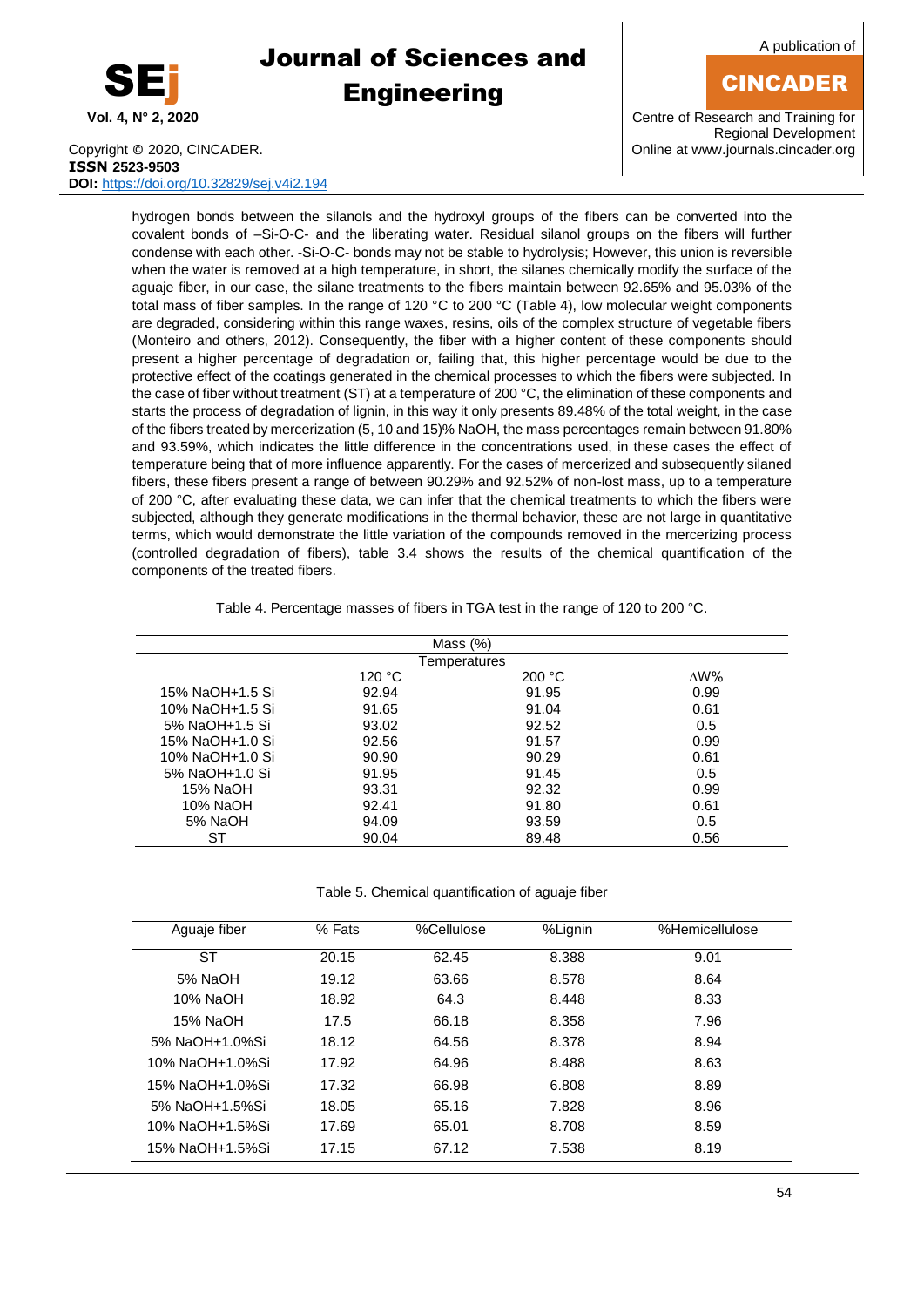

A publication of

## CINCADER

**Vol. 4, N° 2, 2020** Centre of Research and Training for Regional Development

Copyright © 2020, CINCADER. COME CONSERVERSITY CONFIDENTIAL CONSERVERSITY Online a[t www.journals.cincader.org](http://www.journals.cincader.org/) **ISSN 2523-9503 DOI:** <https://doi.org/10.32829/sej.v4i2.194>

The data in table 5, shows the percentages by weight of the lignocellulosic components of the aguaje fibers reported in the present investigation; This corroborates what is reported in the range of 120 to 200 °C, that is, the little variation in the chemical variation of the fibers evaluated, however the decrease in fats with the treatments carried out (mercerization and silanization) is evident, a tendency The opposite shows the percentages of cellulose, on the other hand lignin and hemicellulose tend to decrease in the case of lignin and increase in the case of hemicellulose (although these differences are quantitatively small). In temperature ranges from 250 °C to 400 °C, cellulose degrades, from 400 °C mainly lignin degrades, a greater degradation of the fiber without treatment due to the presence of higher lignin content and due to so much greater percentage by weight of this component is lost, at temperatures higher than 400 °C. Therefore, we can deduce that; the lignin content is inversely proportional to the residual percentage of the total weight of the fibers with and without treatment. Nisini et al. (2016), expresses the following "cellulose from aguaje fiber degrades in a range of 300 to 400 °C and lignin in a range of 160 °C to 900 °C, as a result of the interaction of cellulose, hemicellulose and lignin during pyrolysis, because cellulose is always connected with hemicellulose and lignin through hydrogen bonds, while hemicellulose is linked to lignin with covalent bonds and hydrogen". Based on the above, it can be said that these components do not degrade independently and in the case of lignin and cellulose they are united and have a higher degradation temperature than hemicellulose. Jianqiao et al. (2018), states that; lignin is the most stable component that can be decomposed at a higher temperature range of 300-550 °C. From the present graph, it is considered that the aguaje fiber sample treated with maleic anhydride is thermally more stable, as a result of which it presents a lower percentage weight loss, compared to the other aguaje fiber samples with and without treatment.

### **4. Conclusions**

- The mercerization silanization treatments increase the thermal degradation temperature of the aguaje fibers, in the tested conditions this increase was 3.89% in the best of cases (5% NaOH + 1.0 Silane), with respect to the untreated fibers.
- Mercerization silanization treatments decrease the percentage of mass loss or degradation, in the best of cases this decrease in mass percentage was 26.85% (15% NaOH + 1.5 Silane), compared to the fibers without treatment.
- Mercerization-silanization treatments increase the percentages of cellulose present in the aguaje fibers evaluated, while the amount of extractives and lignin decrease, under the chemical treatment conditions carried out in the present investigation.

### **Acknowledgments**

A very special thanks to the Laboratory of Copied Materials of the School of Materials Engineering of the Universidad Nacional de Trujillo for the facilities provided for the development of this research.

### **References**

- Bachtiar, D., Sapuan, SM, Hamdan, MM. 2008. The effect of alkaline treatment on tensile properties of sugar palm fibre reinforced epoxy composites. Materials & Design. 29. 1285-1290. 10.1016/j.matdes.2007.09.006.
- Corrales, F. 2002.Modificació de fibres de jute per l'elaboració de plástics reforcats. Universidad Politecnica de Cataluña, Cataluña-España.

De Rosa, Igor, Kenny, Jose Mohd. Maniruzzaman, Md. Moniruzzaman, Marco Monti, Debora Puglia, Carlo Santulli, Fabrizio Sarasini. 2011, Effect of chemical treatments on the mechanical and thermal behaviour of okra (Abelmoschus esculentus) fibres, Composites Science and Technology, Volume 71, Issue 2. Dinwoodie, J. 2000, Timber: its nature and behaviour. E & FN Spon, 2, 46-58.

Flores, N. 2011. Efecto del tratamiento quimico en las propiedades fisicas y mecanicas de las fibras de musa paradisiaca L para refuerzos en composites. Guayaquil, Ecuador: Epsol.